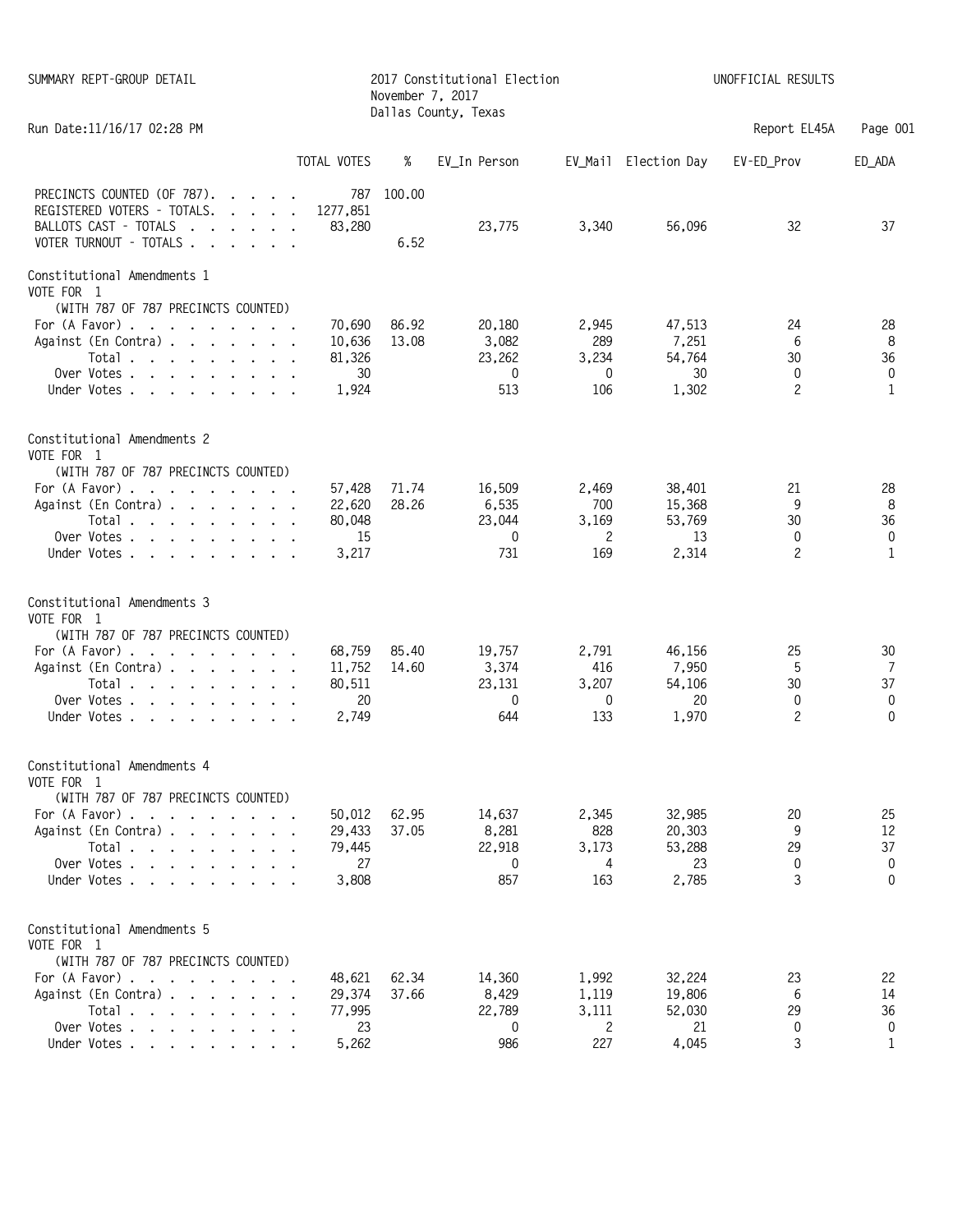| SUMMARY REPT-GROUP DETAIL                                                         |                  | November 7, 2017 | 2017 Constitutional Election<br>Dallas County, Texas |                |                      | UNOFFICIAL RESULTS |                   |
|-----------------------------------------------------------------------------------|------------------|------------------|------------------------------------------------------|----------------|----------------------|--------------------|-------------------|
| Run Date: 11/16/17 02:28 PM                                                       |                  |                  |                                                      |                |                      | Report EL45A       | Page 002          |
|                                                                                   | TOTAL VOTES      | %                | EV_In Person                                         |                | EV_Mail Election Day | EV-ED_Prov         | ED_ADA            |
| Constitutional Amendments 6                                                       |                  |                  |                                                      |                |                      |                    |                   |
| VOTE FOR 1                                                                        |                  |                  |                                                      |                |                      |                    |                   |
| (WITH 787 OF 787 PRECINCTS COUNTED)                                               |                  |                  |                                                      |                |                      |                    |                   |
| For (A Favor)                                                                     | 69,410           | 85.94<br>14.06   | 19,834                                               | 2,918<br>300   | 46,601<br>7,680      | 27<br>3            | 30                |
| Against (En Contra)<br>Total $\ldots$ $\ldots$ $\ldots$ $\ldots$                  | 11,354<br>80,764 |                  | 3,365<br>23,199                                      | 3,218          | 54,281               | 30                 | 6<br>36           |
| Over Votes                                                                        | 16               |                  | 0                                                    | 1              | 15                   | 0                  | 0                 |
| Under Votes                                                                       | 2,500            |                  | 576                                                  | 121            | 1,800                | $\overline{c}$     | 1                 |
| Constitutional Amendments 7<br>VOTE FOR 1                                         |                  |                  |                                                      |                |                      |                    |                   |
| (WITH 787 OF 787 PRECINCTS COUNTED)                                               |                  | 62.47            | 14,591                                               |                | 33,224               |                    |                   |
| For (A Favor)<br>Against (En Contra)                                              | 49,804<br>29,920 | 37.53            | 8,393                                                | 1,949<br>1,228 | 20,275               | 14<br>14           | 26<br>10          |
| Total                                                                             | 79,724           |                  | 22,984                                               | 3,177          | 53,499               | 28                 | 36                |
| Over Votes                                                                        | 21               |                  | 0                                                    | 2              | 19                   | 0                  | 0                 |
| Under Votes                                                                       | 3,535            |                  | 791                                                  | 161            | 2,578                | 4                  | 1                 |
| City of Cedar Hill Bond Prop A<br>VOTE FOR 1                                      |                  |                  |                                                      |                |                      |                    |                   |
| (WITH 16 OF 16 PRECINCTS COUNTED)                                                 |                  |                  |                                                      |                |                      |                    |                   |
| For (A Favor)                                                                     | 1,997            | 74.05            | 987                                                  | 32             | 977                  | 0                  | 1                 |
| Against (En Contra)                                                               | 700<br>2,697     | 25.95            | 248<br>1,235                                         | 19<br>51       | 433<br>1,410         | 0<br>0             | 0<br>$\mathbf{1}$ |
| Total<br>Over Votes                                                               | -1               |                  | 0                                                    | 0              | 1                    | 0                  | 0                 |
| Under Votes                                                                       | 18               |                  | 10                                                   | 0              | 8                    | $\Omega$           | $\Omega$          |
| City of Cedar Hill Bond Prop B<br>VOTE FOR 1<br>(WITH 16 OF 16 PRECINCTS COUNTED) |                  |                  |                                                      |                |                      |                    |                   |
| For $(A$ Favor) $\ldots$ $\ldots$ $\ldots$ $\ldots$                               | 1,768            | 65.77            | 878                                                  | 28             | 861                  | 0                  | $\mathbf{1}$      |
| Against (En Contra)                                                               | 920              | 34.23            | 357                                                  | 22             | 541                  | 0                  | 0                 |
| Total                                                                             | 2.688            |                  | 1,235                                                | 50             | 1,402                | <sup>0</sup>       |                   |
| Over Votes                                                                        | 2                |                  | 0                                                    | 0              | 2                    | 0                  | 0                 |
| Under Votes.<br>$\cdot$ $\cdot$ $\cdot$ $\cdot$ $\cdot$ $\cdot$ $\cdot$           | 26               |                  | 10                                                   | 1              | 15                   | $\mathbf{0}$       | 0                 |
| City of Cedar Hill Bond Prop C<br>VOTE FOR 1                                      |                  |                  |                                                      |                |                      |                    |                   |
| (WITH 16 OF 16 PRECINCTS COUNTED)                                                 |                  |                  |                                                      |                |                      |                    |                   |
| For $(A$ Favor) $\ldots$ $\ldots$ $\ldots$ $\ldots$<br>Against (En Contra)        | 1,872<br>817     | 69.62<br>30.38   | 932<br>304                                           | 24<br>27       | 915<br>486           | 0<br>0             | 1<br>0            |
| Total                                                                             | 2,689            |                  | 1,236                                                | 51             | 1,401                | 0                  | $\mathbf{1}$      |
| Over Votes                                                                        | 0                |                  | 0                                                    | 0              | 0                    | 0                  | 0                 |
| Under Votes                                                                       | 27               |                  | 9                                                    | 0              | 18                   | 0                  | $\Omega$          |
| City of Cedar Hill CCPC Prop A<br>VOTE FOR 1                                      |                  |                  |                                                      |                |                      |                    |                   |
| (WITH 16 OF 16 PRECINCTS COUNTED)                                                 |                  |                  |                                                      |                |                      |                    |                   |
| For $(A$ Favor) $\ldots$ $\ldots$ $\ldots$ $\ldots$                               | 2,173            | 80.90            | 1,043                                                | 41             | 1,088                | 0                  | 1                 |
| Against (En Contra)                                                               | 513              | 19.10            | 192                                                  | 9              | 312                  | 0                  | 0                 |
| Total                                                                             | 2,686            |                  | 1,235<br>0                                           | 50<br>0        | 1,400<br>1           | 0<br>0             | 1<br>0            |
| Over Votes<br>Under Votes                                                         | 1<br>29          |                  | 10                                                   | 1              | 18                   | 0                  | 0                 |
|                                                                                   |                  |                  |                                                      |                |                      |                    |                   |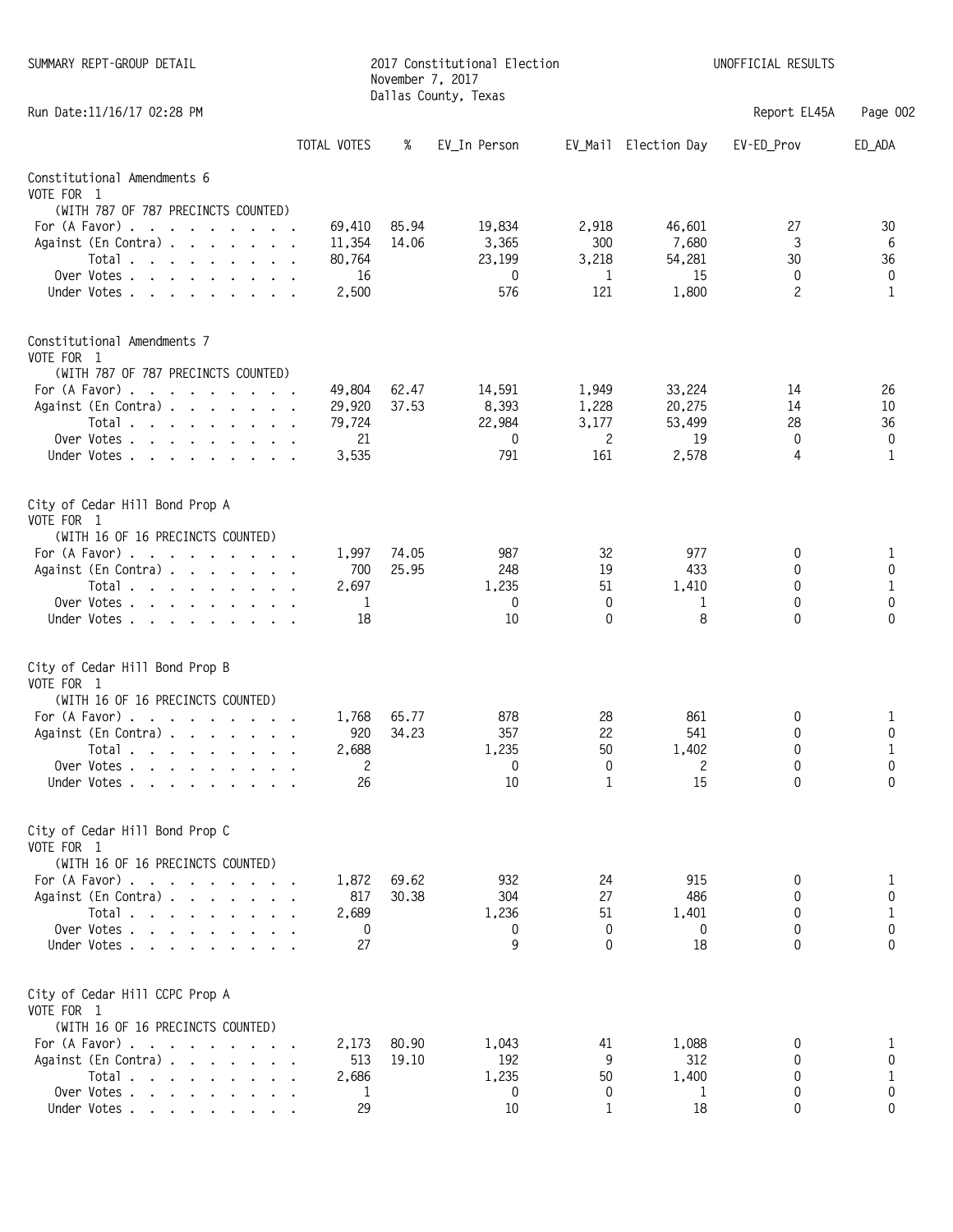| SUMMARY REPT-GROUP DETAIL                                                                  |                  | November 7, 2017 | 2017 Constitutional Election<br>Dallas County, Texas | UNOFFICIAL RESULTS |                      |              |              |
|--------------------------------------------------------------------------------------------|------------------|------------------|------------------------------------------------------|--------------------|----------------------|--------------|--------------|
| Run Date: 11/16/17 02:28 PM                                                                |                  |                  |                                                      |                    |                      | Report EL45A | Page 003     |
|                                                                                            | TOTAL VOTES      | %                | EV_In Person                                         |                    | EV_Mail Election Day | EV-ED_Prov   | ED_ADA       |
| City of Dallas Prop A                                                                      |                  |                  |                                                      |                    |                      |              |              |
| VOTE FOR 1                                                                                 |                  |                  |                                                      |                    |                      |              |              |
| (WITH 419 OF 419 PRECINCTS COUNTED)                                                        |                  |                  |                                                      |                    |                      |              |              |
| For (A Favor)                                                                              | 38,891           | 78.70            | 10,851                                               | 1,829              | 26,177               | 15           | 19           |
| Against (En Contra)<br>Total                                                               | 10,524<br>49,415 | 21.30            | 2,753<br>13,604                                      | 355<br>2,184       | 7,401<br>33,578      | 3<br>18      | 12<br>31     |
| Over Votes                                                                                 | 26               |                  | 0                                                    | 0                  | 26                   | 0            | 0            |
| Under Votes.                                                                               | 813              |                  | 192                                                  | 45                 | 574                  | 1            | 1            |
| City of Dallas Prop B<br>VOTE FOR 1                                                        |                  |                  |                                                      |                    |                      |              |              |
| (WITH 419 OF 419 PRECINCTS COUNTED)                                                        |                  |                  |                                                      |                    |                      |              |              |
| For (A Favor)                                                                              | 36,285           | 73.57            | 10,180                                               | 1,628              | 24,446               | 15           | 16           |
| Against (En Contra)<br>Total                                                               | 13,035<br>49,320 | 26.43            | 3,434<br>13,614                                      | 518<br>2,146       | 9,065<br>33,511      | 3<br>18      | 15<br>31     |
| Over Votes                                                                                 | 9                |                  | 0                                                    | 0                  | 9                    | 0            | 0            |
| Under Votes                                                                                | 925              |                  | 182                                                  | 83                 | 658                  | $\mathbf{1}$ | $\mathbf{1}$ |
| City of Dallas Prop C<br>VOTE FOR 1<br>(WITH 419 OF 419 PRECINCTS COUNTED)                 |                  |                  |                                                      |                    |                      |              |              |
| For $(A$ Favor) $\ldots$ $\ldots$ $\ldots$ $\ldots$                                        | 31,864           | 64.77            | 9,478                                                | 1,606              | 20,749               | 10           | 21           |
| Against (En Contra)                                                                        | 17,333           | 35.23            | 4,098                                                | 563                | 12,653               | 8            | 11           |
| Total                                                                                      | 49,197           |                  | 13,576                                               | 2,169              | 33,402               | 18           | 32           |
| Over Votes                                                                                 | 13               |                  | 0                                                    | 2                  | 11                   | 0            | 0            |
| Under Votes                                                                                | 1,044            |                  | 220                                                  | 58                 | 765                  | 1            | $\mathbf{0}$ |
| City of Dallas Prop D<br>VOTE FOR 1<br>(WITH 419 OF 419 PRECINCTS COUNTED)                 |                  |                  |                                                      |                    |                      |              |              |
| For $(A$ Favor) $\ldots$ $\ldots$ $\ldots$ $\ldots$                                        | 38,037           | 77.10            | 10,752                                               | 1,875              | 25,372               | 13           | 25           |
| Against (En Contra)                                                                        | 11,298           | 22.90            | 2,836                                                | 305                | 8,145                | 5            | 7            |
| Total<br>Over Votes                                                                        | 49.335<br>6      |                  | 13,588<br>0                                          | 2,180<br>0         | 33.517<br>6          | 18<br>0      | 32<br>0      |
| Under Votes .<br>$\mathbf{r}$ , $\mathbf{r}$ , $\mathbf{r}$ , $\mathbf{r}$                 | 913              |                  | 208                                                  | 49                 | 655                  | $\mathbf{1}$ | 0            |
| City of Dallas Prop E<br>VOTE FOR 1                                                        |                  |                  |                                                      |                    |                      |              |              |
| (WITH 419 OF 419 PRECINCTS COUNTED)<br>For $(A$ Favor) $\ldots$ $\ldots$ $\ldots$ $\ldots$ | 37,192           | 75.75            | 10,449                                               | 1,699              | 25,005               | 16           | 23           |
| Against (En Contra)                                                                        | 11,906           | 24.25            | 3,136                                                | 436                | 8,324                | 2            | 8            |
| Total                                                                                      | 49,098           |                  | 13,585                                               | 2,135              | 33,329               | 18           | 31           |
| Over Votes                                                                                 | 10               |                  | 0                                                    | 0                  | 10                   | 0            | 0            |
| Under Votes.                                                                               | 1,146            |                  | 211                                                  | 94                 | 839                  | 1            | 1            |
| City of Dallas Prop F<br>VOTE FOR 1<br>(WITH 419 OF 419 PRECINCTS COUNTED)                 |                  |                  |                                                      |                    |                      |              |              |
| For (A Favor)                                                                              | 33,816           | 69.06            | 9,472                                                | 1,436              | 22,876               | 12           | 20           |
| Against (En Contra)                                                                        | 15,149           | 30.94            | 4,107                                                | 689                | 10,336               | 6            | 11           |
| Total                                                                                      | 48,965           |                  | 13,579                                               | 2,125              | 33,212               | 18           | 31           |
| Over Votes                                                                                 | 8                |                  | 0                                                    | 0                  | 8                    | 0            | 0            |
| Under Votes                                                                                | 1,281            |                  | 217                                                  | 104                | 958                  | 1            | 1            |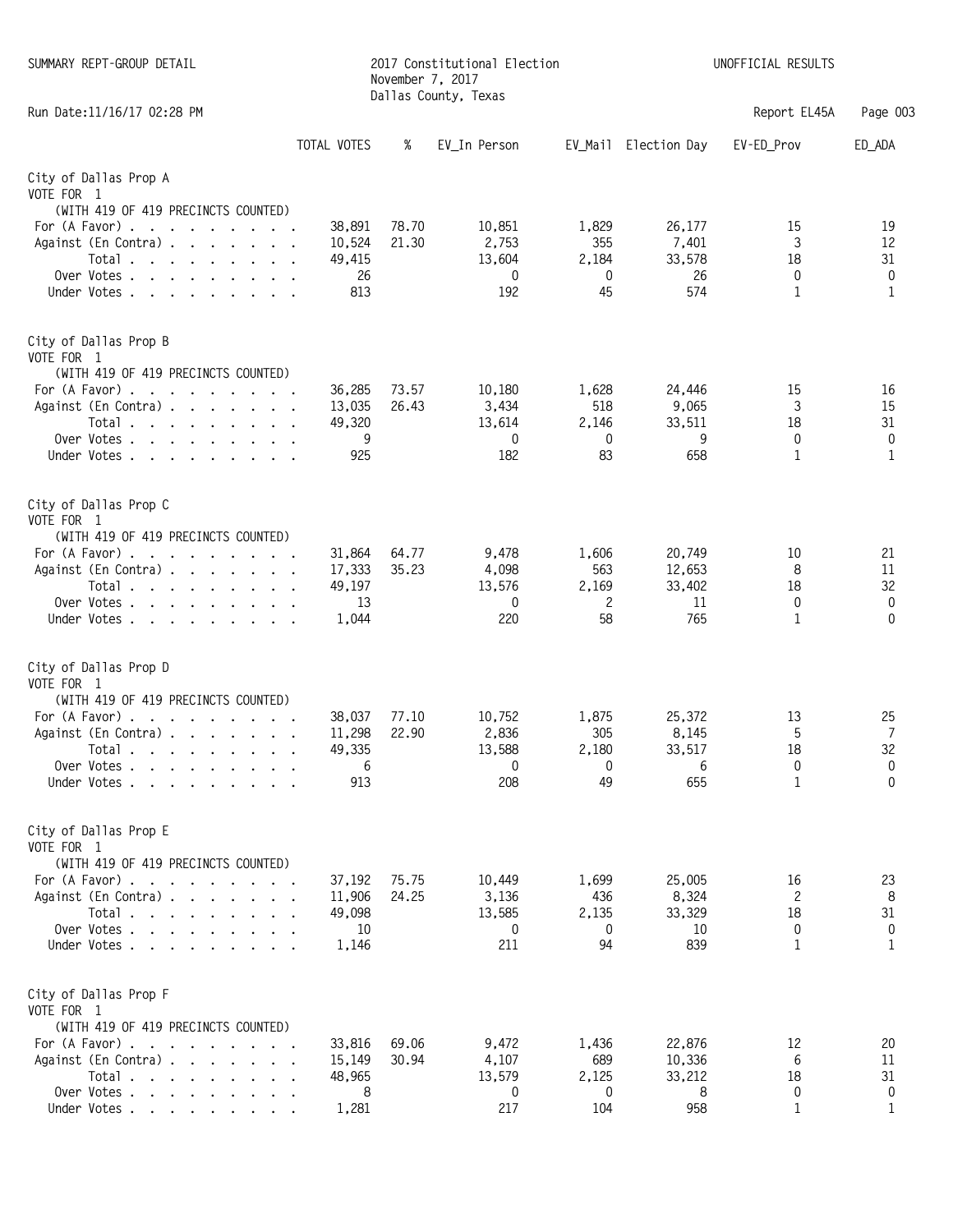| SUMMARY REPT-GROUP DETAIL                                                                                                                                                   |                  | November 7, 2017 | 2017 Constitutional Election<br>Dallas County, Texas |              |                      | UNOFFICIAL RESULTS |          |
|-----------------------------------------------------------------------------------------------------------------------------------------------------------------------------|------------------|------------------|------------------------------------------------------|--------------|----------------------|--------------------|----------|
| Run Date: 11/16/17 02:28 PM                                                                                                                                                 |                  |                  |                                                      |              |                      | Report EL45A       | Page 004 |
|                                                                                                                                                                             | TOTAL VOTES      | %                | EV_In Person                                         |              | EV_Mail Election Day | EV-ED_Prov         | ED_ADA   |
| City of Dallas Prop G<br>VOTE FOR 1                                                                                                                                         |                  |                  |                                                      |              |                      |                    |          |
| (WITH 419 OF 419 PRECINCTS COUNTED)                                                                                                                                         |                  |                  |                                                      |              |                      |                    |          |
| For (A Favor)<br>Against (En Contra)                                                                                                                                        | 37,230           | 76.42<br>23.58   | 10,602                                               | 1,729<br>376 | 24,864               | 13<br>5            | 22<br>9  |
| Total $\cdots$ $\cdots$ $\cdots$ $\cdots$                                                                                                                                   | 11,489<br>48,719 |                  | 2,917<br>13,519                                      | 2,105        | 8,182<br>33,046      | 18                 | 31       |
| Over Votes $\cdots$ $\cdots$ $\cdots$ $\cdots$                                                                                                                              | $\overline{4}$   |                  | 0                                                    | 0            | 4                    | 0                  | 0        |
| Under Votes                                                                                                                                                                 | 1,531            |                  | 277                                                  | 124          | 1,128                | 1                  | 1        |
| City of Dallas Prop H<br>VOTE FOR 1                                                                                                                                         |                  |                  |                                                      |              |                      |                    |          |
| (WITH 419 OF 419 PRECINCTS COUNTED)                                                                                                                                         |                  |                  |                                                      |              |                      |                    |          |
| For (A Favor)<br>Against (En Contra)                                                                                                                                        | 30,292<br>18,459 | 62.14<br>37.86   | 8,776<br>4,753                                       | 1,484<br>635 | 20,003<br>13,050     | 10<br>8            | 19<br>13 |
| Total                                                                                                                                                                       | 48,751           |                  | 13,529                                               | 2,119        | 33,053               | 18                 | 32       |
| Over Votes                                                                                                                                                                  | 8                |                  | 0                                                    | 1            | 7                    | 0                  | 0        |
| Under Votes                                                                                                                                                                 | 1,495            |                  | 267                                                  | 109          | 1,118                | $\mathbf{1}$       | 0        |
| City of Dallas Prop I<br>VOTE FOR 1                                                                                                                                         |                  |                  |                                                      |              |                      |                    |          |
| (WITH 419 OF 419 PRECINCTS COUNTED)<br>For (A Favor)                                                                                                                        | 30,128           | 62.08            | 8,658                                                | 1,353        | 20,088               | 11                 | 18       |
| Against (En Contra)                                                                                                                                                         | 18,406           | 37.92            | 4,835                                                | 740          | 12,811               | 7                  | 13       |
| Total                                                                                                                                                                       | 48,534           |                  | 13,493                                               | 2,093        | 32,899               | 18                 | 31       |
| Over Votes                                                                                                                                                                  | 12               |                  | 0                                                    | 1            | 11                   | 0                  | 0        |
| Under Votes                                                                                                                                                                 | 1,708            |                  | 303                                                  | 135          | 1,268                | 1                  | 1        |
| City of Dallas Prop J<br>VOTE FOR 1<br>(WITH 419 OF 419 PRECINCTS COUNTED)                                                                                                  |                  |                  |                                                      |              |                      |                    |          |
| For (A Favor)                                                                                                                                                               | 37,976           | 77.39            | 10.601                                               | 1,751        | 25,586               | 14                 | 24       |
| Against (En Contra)                                                                                                                                                         | 11,098           | 22.61            | 2,984                                                | 395          | 7,707                | 4                  | 8        |
| Total,                                                                                                                                                                      | 49,074<br>9      |                  | 13,585<br>0                                          | 2,146<br>0   | 33,293<br>9          | 18<br>0            | 32<br>0  |
| Over Votes<br>Under Votes                                                                                                                                                   | 1,171            |                  | 211                                                  | 83           | 876                  | $\mathbf{1}$       | 0        |
| City of Farmers Branch Prop A<br>VOTE FOR 1                                                                                                                                 |                  |                  |                                                      |              |                      |                    |          |
| (WITH 12 OF 12 PRECINCTS COUNTED)                                                                                                                                           |                  |                  |                                                      |              |                      |                    |          |
| For (A Favor)<br>Against (En Contra)                                                                                                                                        | 1,299<br>825     | 61.16<br>38.84   | 539<br>349                                           | 61<br>73     | 699<br>403           | 0<br>0             | 0<br>0   |
| Total                                                                                                                                                                       | 2,124            |                  | 888                                                  | 134          | 1,102                | 0                  | 0        |
| Over Votes, $\overline{\phantom{a}}$ , $\overline{\phantom{a}}$ , $\overline{\phantom{a}}$ , $\overline{\phantom{a}}$ , $\overline{\phantom{a}}$ , $\overline{\phantom{a}}$ | 0                |                  | 0                                                    | 0            | 0                    | 0                  | 0        |
| Under Votes                                                                                                                                                                 | 18               |                  | 4                                                    | 6            | 8                    | 0                  | 0        |
| City of Farmers Branch Prop B<br>VOTE FOR 1<br>(WITH 12 OF 12 PRECINCTS COUNTED)                                                                                            |                  |                  |                                                      |              |                      |                    |          |
| For $(A$ Favor) $\ldots$ $\ldots$ $\ldots$ $\ldots$                                                                                                                         | 1,300            | 61.38            | 524                                                  | 66           | 710                  | 0                  | 0        |
| Against (En Contra)                                                                                                                                                         | 818              | 38.62            | 362                                                  | 70           | 386                  | 0                  | 0        |
| Total                                                                                                                                                                       | 2,118            |                  | 886                                                  | 136          | 1,096                | 0                  | 0        |
| Over Votes                                                                                                                                                                  | 0                |                  | 0                                                    | 0            | 0                    | 0                  | 0        |
| Under Votes                                                                                                                                                                 | 24               |                  | 6                                                    | 4            | 14                   | 0                  | 0        |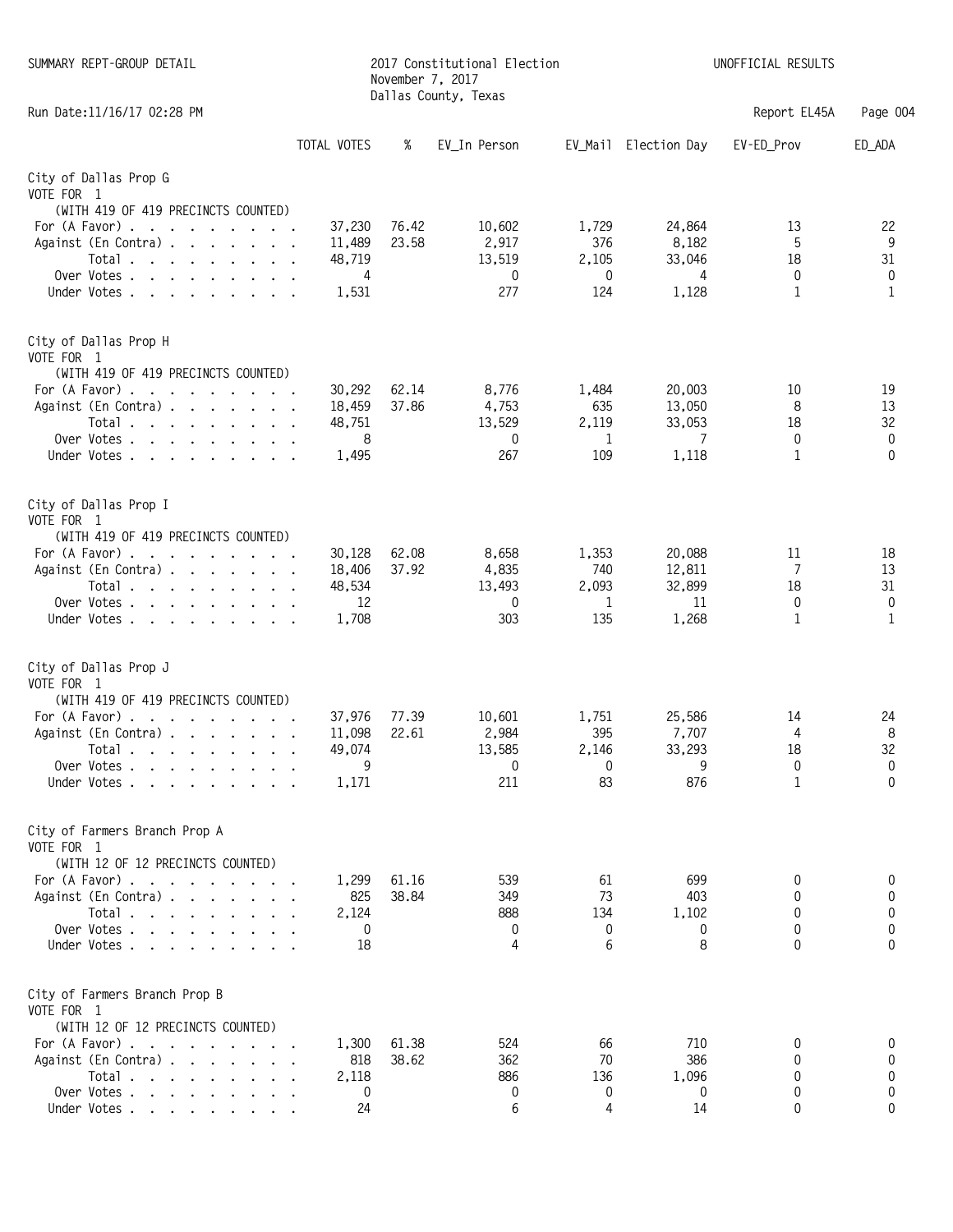| SUMMARY REPT-GROUP DETAIL                                                              |             | 2017 Constitutional Election<br>November 7, 2017<br>Dallas County, Texas |                |              |              |                      | UNOFFICIAL RESULTS |          |  |
|----------------------------------------------------------------------------------------|-------------|--------------------------------------------------------------------------|----------------|--------------|--------------|----------------------|--------------------|----------|--|
| Run Date: 11/16/17 02:28 PM                                                            |             |                                                                          |                |              |              |                      | Report EL45A       | Page 005 |  |
|                                                                                        | TOTAL VOTES |                                                                          | %              | EV_In Person |              | EV_Mail Election Day | EV-ED Prov         | ED_ADA   |  |
| City of Farmers Branch Prop C                                                          |             |                                                                          |                |              |              |                      |                    |          |  |
| VOTE FOR 1                                                                             |             |                                                                          |                |              |              |                      |                    |          |  |
| (WITH 12 OF 12 PRECINCTS COUNTED)                                                      |             |                                                                          |                |              |              |                      |                    |          |  |
| For (A Favor)<br>Against (En Contra)                                                   |             | 1,202<br>926                                                             | 56.48<br>43.52 | 496<br>395   | 68<br>69     | 638<br>462           | 0<br>0             | 0<br>0   |  |
| Total $\ldots$ $\ldots$ $\ldots$ $\ldots$                                              |             | 2,128                                                                    |                | 891          | 137          | 1,100                | 0                  | 0        |  |
| Over Votes                                                                             |             | 1                                                                        |                | 0            | 0            | 1                    | 0                  | 0        |  |
| Under Votes.                                                                           |             | 13                                                                       |                | 1            | 3            | 9                    | 0                  | 0        |  |
| City of Lewisville Prop A                                                              |             |                                                                          |                |              |              |                      |                    |          |  |
| VOTE FOR 1<br>(WITH 2 OF 2 PRECINCTS COUNTED)                                          |             |                                                                          |                |              |              |                      |                    |          |  |
| For $(A$ Favor) $\ldots$ $\ldots$ $\ldots$ $\ldots$                                    |             | 8                                                                        | 66.67          | 1            | 0            | 7                    | 0                  | 0        |  |
| Against (En Contra)                                                                    |             | 4                                                                        | 33.33          | 0            | 0            | $\overline{4}$       | 0                  | 0        |  |
| Total $\ldots$ $\ldots$ $\ldots$ $\ldots$                                              |             | 12                                                                       |                | 1            | $\mathbf{0}$ | 11                   | 0                  | 0        |  |
| Over Votes                                                                             |             | 0                                                                        |                | 0            | 0            | 0                    | 0                  | 0        |  |
| Under Votes                                                                            |             | $\Omega$                                                                 |                | $\Omega$     | $\Omega$     | $\Omega$             | $\Omega$           | $\Omega$ |  |
| City of Lewisville Prop B<br>VOTE FOR 1                                                |             |                                                                          |                |              |              |                      |                    |          |  |
| (WITH 2 OF 2 PRECINCTS COUNTED)                                                        |             |                                                                          |                |              |              |                      |                    |          |  |
| For (A Favor)                                                                          |             | 8                                                                        | 66.67          | 1            | 0            | 7                    | 0                  | 0        |  |
| Against (En Contra)                                                                    |             | 4                                                                        | 33.33          | 0            | $\mathbf{0}$ | 4                    | 0                  | 0        |  |
| Total $\ldots$ $\ldots$ $\ldots$ $\ldots$                                              |             | 12                                                                       |                | 1            | $\mathbf 0$  | 11                   | 0                  | 0        |  |
| Over Votes<br>Under Votes.                                                             |             | 0<br>0                                                                   |                | 0<br>0       | 0<br>0       | 0<br>$\Omega$        | 0<br>$\Omega$      | 0<br>0   |  |
|                                                                                        |             |                                                                          |                |              |              |                      |                    |          |  |
| City of Sachse Prop A                                                                  |             |                                                                          |                |              |              |                      |                    |          |  |
| VOTE FOR 1                                                                             |             |                                                                          |                |              |              |                      |                    |          |  |
| (WITH 3 OF 3 PRECINCTS COUNTED)<br>For (A Favor)                                       |             | 492                                                                      | 57.61          | 270          | 2            | 220                  |                    | 0        |  |
| Against (En Contra)                                                                    |             | 362                                                                      | 42.39          | 159          | 1            | 202                  | 0<br>0             | 0        |  |
| . Total                                                                                |             | 854                                                                      |                | 429          | 3            | 422                  | 0                  | 0        |  |
| Over Votes                                                                             |             | 0                                                                        |                | 0            | 0            | 0                    | 0                  | 0        |  |
| Under Votes                                                                            |             | 13                                                                       |                | 8            | $\Omega$     | 5                    | $\Omega$           | $\Omega$ |  |
| City of Sachse Prop B                                                                  |             |                                                                          |                |              |              |                      |                    |          |  |
| VOTE FOR 1                                                                             |             |                                                                          |                |              |              |                      |                    |          |  |
| (WITH 3 OF 3 PRECINCTS COUNTED)<br>For $(A$ Favor) $\ldots$ $\ldots$ $\ldots$ $\ldots$ |             | 563                                                                      | 65.24          | 291          | 2            | 270                  | 0                  | 0        |  |
| Against (En Contra)                                                                    |             | 300                                                                      | 34.76          | 142          | 1            | 157                  | 0                  | 0        |  |
| Total $\ldots$ $\ldots$ $\ldots$ $\ldots$                                              |             | 863                                                                      |                | 433          | 3            | 427                  | 0                  | 0        |  |
| Over Votes                                                                             |             | 0                                                                        |                | 0            | 0            | 0                    | 0                  | 0        |  |
| Under Votes.                                                                           |             | 4                                                                        |                | 4            | 0            | 0                    | 0                  | 0        |  |
| City of Glenn Heights- Pl 1                                                            |             |                                                                          |                |              |              |                      |                    |          |  |
| VOTE FOR 1<br>(WITH 2 OF 2 PRECINCTS COUNTED)                                          |             |                                                                          |                |              |              |                      |                    |          |  |
| Travis Bruton                                                                          |             | 206                                                                      | 100.00         | 87           |              | 117                  | T                  | 0        |  |
| Total                                                                                  |             | 206                                                                      |                | 87           | 1            | 117                  | 1                  | 0        |  |
| Over Votes                                                                             |             | 0                                                                        |                | 0            | 0            | 0                    | 0                  | 0        |  |
| Under Votes                                                                            |             | 67                                                                       |                | 15           | 2            | 50                   | 0                  | 0        |  |